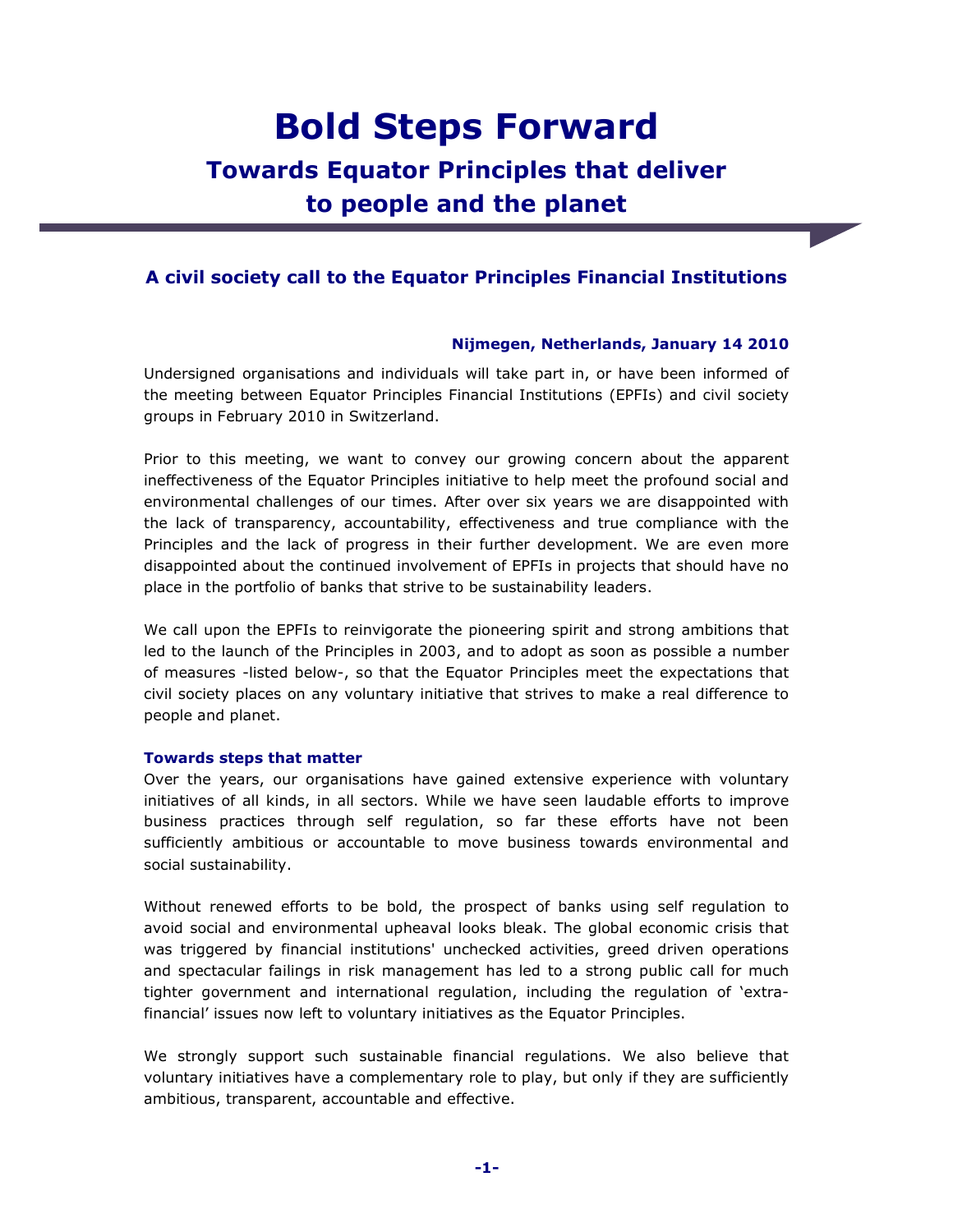#### **Where is the spirit of 2003?**

In July 2003, we welcomed the commitment of nine banks to fundamentally change the way they provide project finance. Their new approach was based on enhanced risk assessment, by taking social and environmental impacts into account; an acknowledgement of key role of local communities in project design and the need to obtain their support for projects; solid binding agreements with project sponsors to prevent, mitigate or compensate negative impacts, should they arise; as well as the withholding and/or cancellation of financing should sponsors fail to comply with environmental and social covenants. We shared the hope of the adopting banks that this package would help safeguard the rights and interests of local stakeholders and protect the environment, while also leading to increased, sustainable business opportunities.

From the very beginning we also identified critical shortcomings to the Principles, most notably the lack of transparency requirements for banks and project sponsors alike, the absence of any accountability mechanism, and the absence of specific requirements on how adopting banks must integrate the Principles into their business operations. We also regret that the Principles are firmly pegged to the Performance Standards of the International Finance Corporation (IFC), the private arm of the World Bank, leaving no space for bank commitments beyond this limited framework.

Yet despite all these shortcomings we considered the initiative a worthwhile commitment. For over six years our organisations have engaged in good faith with the EPFIs to debate issues related to the content and the practice of the Principles. At the same time, we have monitored the implementation of the Principles on the ground and supported local communities in their engagements with EPFIs and sponsors. in short, we have done our utmost to assist in making the Equator Principles deliver on their promise. Yet, after all these years we are disappointed in how little the Principles have achieved; their limited effect on the protection of the planet's ecosystems, and on the lives of communities that are supposed to be the prime beneficiaries of the Principles.

Today we find ourselves continuing to campaign against the very same projects that we expected the Principles to prevent or significantly improve: supersized dams blocking life-supporting rivers, driving thousands of people from their submerged villages and lands; huge mining projects scarring entire mountains and polluting rivers and seas with their waste; oil and gas pipelines carrying their toxic load straight through devastated forests and threatening marine sanctuaries; coal power plants belching out millions of tons of greenhouse gases into our already fatigued atmosphere; enormous paper mills with insatiable appetites that devour the last wilderness areas, etc. Much to our disappointment, the Equator Principles allow for all of these disgraces to proceed, only now in an 'Equator compliant' mode.

# **Bold steps needed**

When witnessing the current state of affairs of the Principles, we see a lack of spirit, of belief in the vast potential of the Principles amongst the very banks that have adopted it. We witness an inward looking initiative that continues to operate in secrecy, that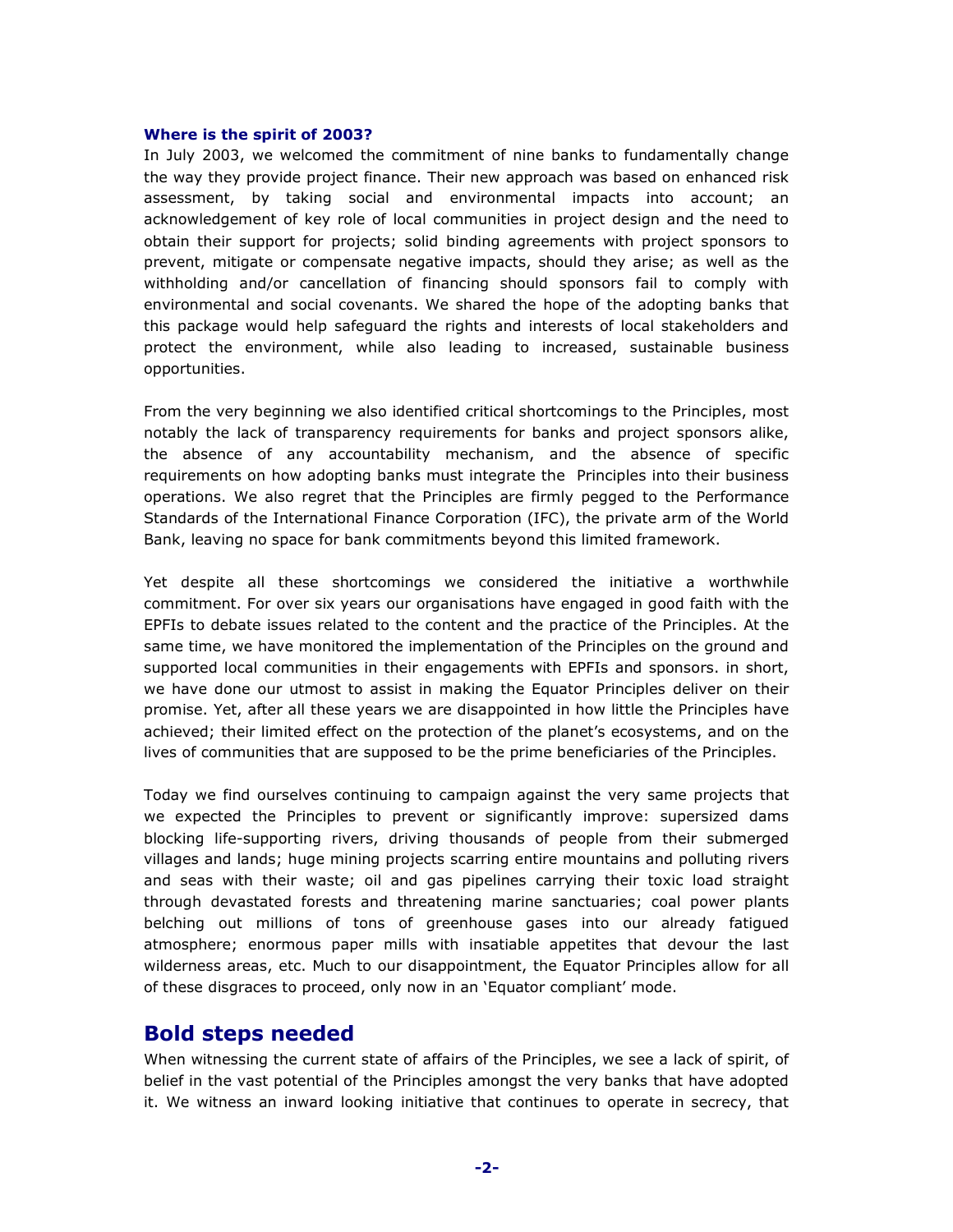has no internal strength to take on new challenges, or deal with issues whose incorporation is already long overdue, and that continues to deny affected communities and other stakeholders their rightful place in the process.

We want to see the original spirit that created the Principles revived. We strongly believe that in the case of a failure to revive this spirit and to further develop the Principles, they will cease to be a significant and leading sustainability initiative.

We therefore call upon you to take bold steps forward with the Principles, irrespective of the ongoing revision of the Performance Standards of IFC. Concretely you need to:

# **1. Open up**

No voluntary initiative can flourish if it operates in secrecy. Public scrutiny -actively invited and integrated into the model of the initiative itself- is the only check on the sincerity of adopting banks in making the Equator Principles work. Banks and project sponsors must therefore operate in a spirit of openness and transparency, and not defend and hide behind current excessive interpretations of 'client confidentiality' to withhold information to stakeholders. Given the current widespread public distrust towards banks, the overriding question for EPFIs should not be 'how much transparency can we allow?' but 'how much secrecy can we still afford?'

Transparency is necessary on both bank and project levels. The current Equator Principles oblige EPFIs to meet an extremely lenient set of reporting criteria, but these do not allow external observers to judge the quality and progress of a banks' implementation. The reporting criteria also allow for a long grace period during which it is impossible for external observers to determine what an adopting bank has put in place to deliver on its commitment to the Principles.

Full transparency is even more important on the project level. Local stakeholders need to be aware that a proposed project that is about to change their lives is 'under Equator' and that the Principles grant them rights to information, consultation and influence. When stakeholders are to be consulted in a timely, culturally appropriate and meaningful way, influence the design of a project and contribute to an action plan to deal with any negative social and environmental impacts, provide their explicit support, -or in the case of indigenous peoples provide or withold their consent, they must be fully informed about every aspect of what is being proposed.

EPFIs should therefore agree to:

#### **Transparency at the bank and initiative-level**

• Come up with a stringent set of reporting obligations for adopting banks, including new adopters. This package should *at least* include targets for implementation, precise information on the commitment made by a bank if this commitment exceeds the core Principles; detailed information on the Equator portfolio of each bank -composition, trends, regional and sectoral breakdown, names of projects and sponsors– and contact information for anyone wishing to enquire about the banks implementation of the Principles. Banks should also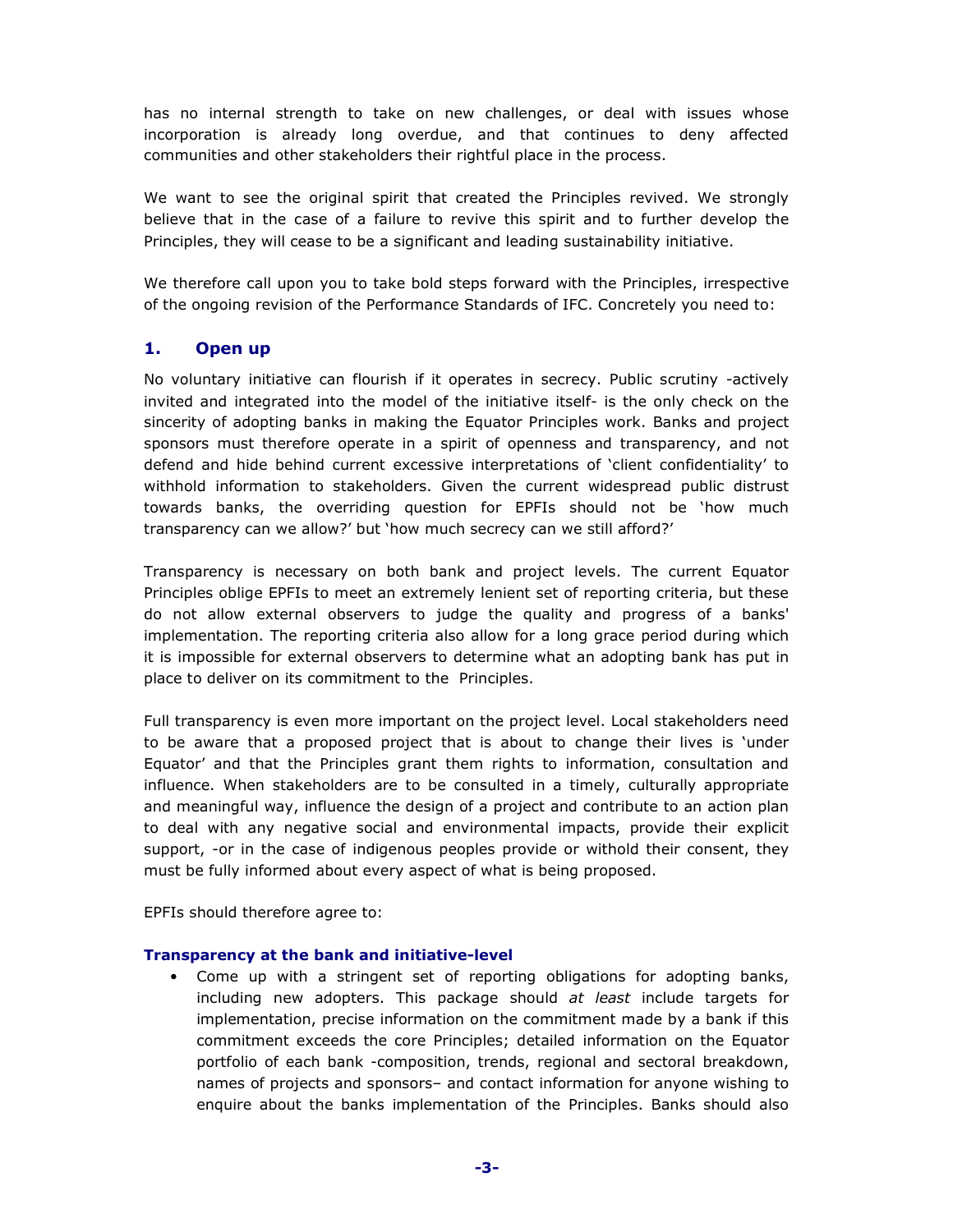report on Equator compliance, including which projects are not in compliance with Equator standards and what corrective actions the bank and/or client is taking to remedy this.

- Introduce mandatory external, independent and transparent third party verification of compliance with these reporting guidelines.
- list the names of all projects and sponsors that are being financed 'under Equator' on the website of the EPFIs involved, or on the official Equator website. Every deal should be publicly announced as being governed by the Equator Principles. Keeping this information confidential, citing client confidentiality, directly contradicts the spirit and objectives of the Principles.
- Develop an online project information disclosure tool that by 2011 will allow external stakeholders to easily access all publicly available information from banks, project sponsors and other parties involved, *and* to identify which information is still not in the public domain as required. This includes providing the contact details of all parties involved in the deal.
- Make a much stronger effort to disseminate information about the Principles to potentially affected stakeholders. If they are to benefit from the Principles they need to be well informed about them.

# **Transparency at the project level**

- Immediately require clients, through financing covenants, to publicly identify on their websites which projects are being conducted 'under Equator' and the names and roles of Equator banks supporting the project.
- In all relevant contracts, including loan agreements and contracts in the prefinancing phase (which often create 'blanket' confidentiality agreements governing the life the transaction), stipulate that project-specific environmental and social information and documents may not be considered business confidential and may ultimately be released to allow external stakeholders to meaningfully engage in the consultation and monitoring processes.
- Make environmental and social loan covenants publicly available. Communities should not only know that a project is subject to the Equator Principles in general, but what specific environmental and social conditions the sponsor must meet in order to remain in Equator compliance.
- Make available all environmental and social reports and plans that are prepared by or for the bank, including but not limited to Environmental and Social Impact Analyses, Community Consultation plans and reports, Environmental and Social Management Plans, Environmental and Social Action Plans, Corrective Action Plans and Decommissioning Plans. Upon request, banks also should release lenders' independent consultant reviews, environmental and social certificates and progress reports, and consultant reports on the client's compliance with Action Plans or social and environmental requirements.
- Require the project sponsor to publicly provide information on the precise functioning of the grievance mechanism established for a particular project.

# **2. Be accountable**

Transparency is one crucial element of accountability, but we also call upon EPFIs to create mechanisms that can be used by affected stakeholders to express concerns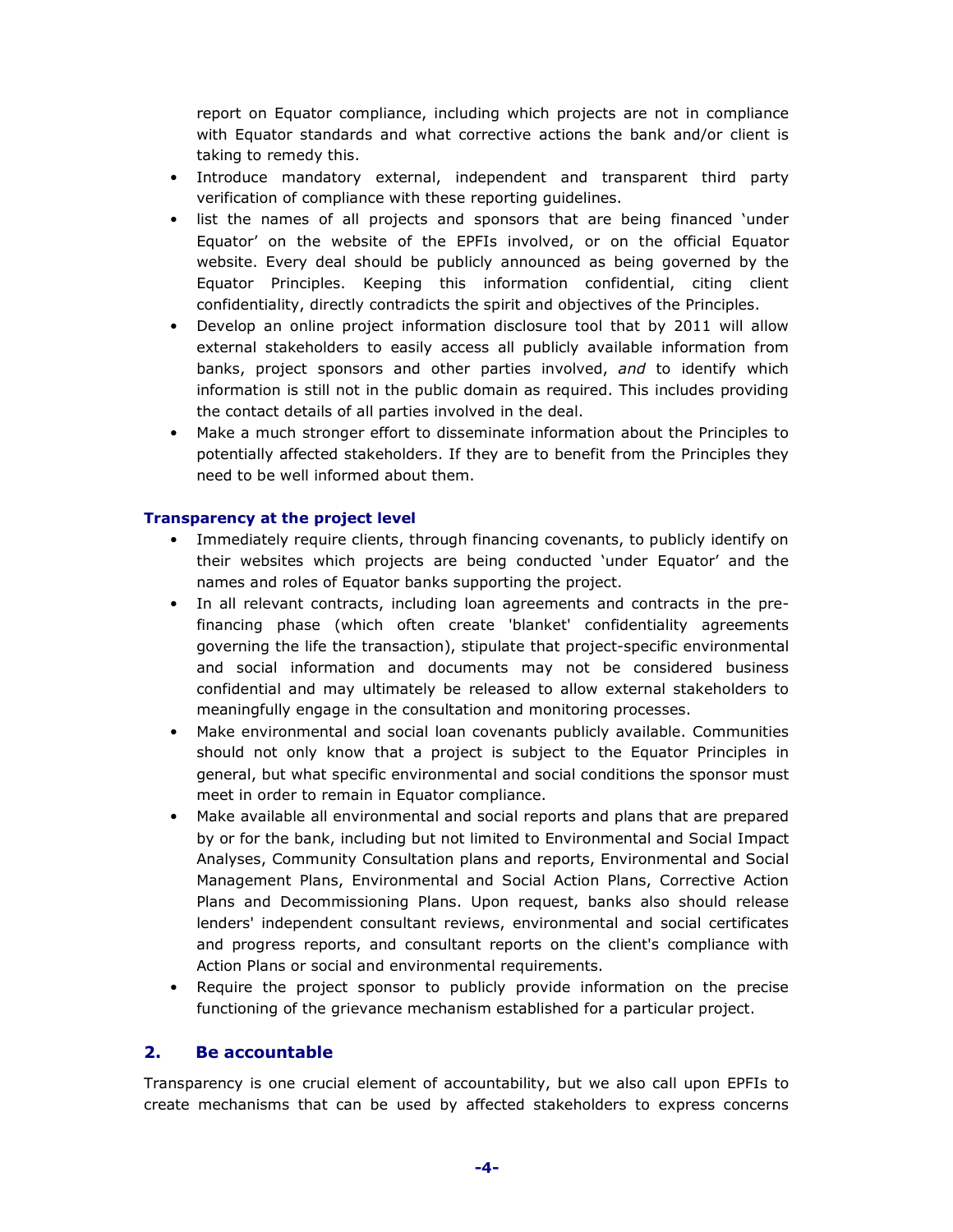about the implementation of the Principles, and allow communities to seek redress if project sponsors violate rights or legitimate interests supposedly guaranteed by the Principles.

This call for the establishment of **accountability, compliance, and dispute settlement mechanisms** for Equator projects is as old as the Principles itself, and has been rejected by the EPFIs ever since. We strongly believe that the rejection of such mechanisms by EPFIs undermines the legitimacy of the Principles and denies EFPIs a valuable additional source of information on how the Principles play out in individual transactions.

In the past, our organisations have proposed various models for the establishment for such a mechanism, some modelled upon already existing mechanisms with development banks, the World Bank/IFC and some Export Credit Agencies. EPFIs should at least bring their business practice in line with precedents set by their public counterparts and take steps to finally establish a mechanism that fits and serves their specific needs.

In addition, EPFIs must also develop robust criteria for the establishment and proper functioning of the project-level grievance mechanisms mandated by Principle 6 of the Principles, and oblige all project sponsors to publicly report on the organisation and effectiveness of these mechanisms. It is worth noting here that John Ruggie, the UN Special Representative on business and human rights, has obtained wide support for his findings that such a mechanism must be legitimate, accessible, predictable, equitable, rights-compatible, and transparent. $<sup>1</sup>$ </sup>

While, on the one hand, EPFIs need to establish accountability mechanisms to better ensure compliance of project sponsors with the Principles, they also need to establish better accountability for themselves. For example:

- EPFIs should develop a clear procedure to 'delist' banks that do not meet new transparency and accountability requirements, or banks that repeatedly have problems with compliance.
- The Equator Principles website must be changed from a self congratulatory advertising platform into a portal that explicitly fosters public accountability and debate on the effect of the Principles. For this to happen, the site should ideally be managed by an independent third party, paid for by the EPFIs, and overseen by a board that includes representatives of external stakeholders.
- EPFIs should advance their knowledge about the impacts of the EPs in the real world. For example, they could facilitate academic/journalistic research on the

 $\overline{a}$ 

<sup>&</sup>lt;sup>1</sup> In his end report he states that: " An effective grievance mechanism is part of the corporate responsibility to respect". A/HRC/8/5, para. 93. "For multi-stakeholder or industry initiatives aiming to advance human rights standards in the practices of their corporate members, a grievance mechanism provides an important check on performance. The same is true for financial institutions seeking to ensure compliance with human rights standards in the conduct of the projects they support. In the absence of an effective grievance mechanism, the credibility of such initiatives and institutions may be questioned." A/HRC/8/5, para. 100.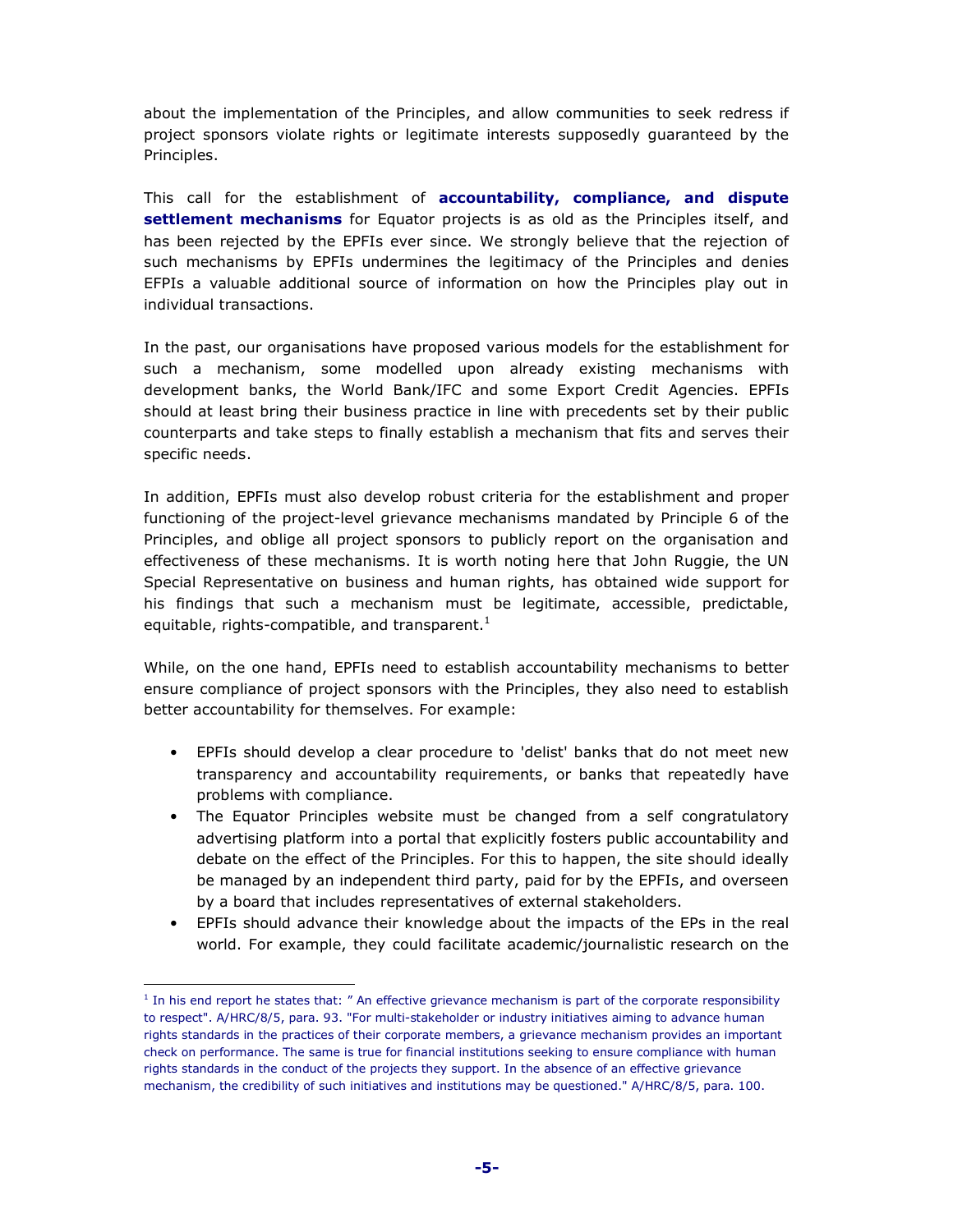implementation of the Equator Principles by making all relevant project information available. EPFIs may consider coming up with their own set of examples of successful application of the Principles, in the form of a collection of 'Rosy Deals' on the Equator website.

• EPFIs should explore opportunities for establishing a panel of experts or instigate joint field research between NGOs/EPFIs and project sponsors, aimed at arriving at balanced conclusions on the quality of project level implementation, also for the sake of setting future best practices.

# **3. Extend the scope**

Assuming that the Principles start delivering in the field of project finance, a relatively small niche market, there is still a world to win through the application of the Principles to other bank activities. We appreciate that a number of adopting banks apply the Principles beyond project finance, but we are equally aware of situations where the Principles are not being applied, but where the involvement of EPFIs is clearly aimed at making a particular project happen.

It cannot be justified that banks consider certain social and environmental issues important and 'material' in one part of their business but not in other activities. We therefore call upon the EPFIs to:

- Take immediate steps to formally extend the scope of the Equator Principles not just to project finance transactions per se but to all financing of 'projects', regardless of the specific financing modality.
- Within your 'Scope' working group, continue to explore how the Principles could be extended beyond project finance into corporate lending, asset management and initial public offerings, with the aim towards making this expansion mandatory, rather than producing merely a set of best practice papers.

# **4. Stop financing climate change**

Runaway climate change is by far the biggest environmental threat of our times, threatening the lives and livelihoods of billions of people worldwide. Yet, despite the Principles' ambition to appropriately manage all risks related to project finance, there is an astonishing lack of commitment in the Principles to adequately deal with climate change.

The only 'obligation' now placed upon project sponsors is to "promote the reduction of project-related greenhouse gas (GHG) emissions in a manner appropriate to the nature and scale of project operations and impacts". The sponsor is to "quantify direct emissions from the facilities … and evaluate technically and financially feasible and cost-effective options to reduce or offset project-related GHG emissions during the design and operation of the project".

With so much discretion placed with the project sponsor, and with 'indirect emissions' being understood here solely as resulting from energy use in the production process and not resulting from the ultimate combustion of a product of a specific project (oil, gas, coal fuel), the Principles simply fail to deal with the most pressing environmental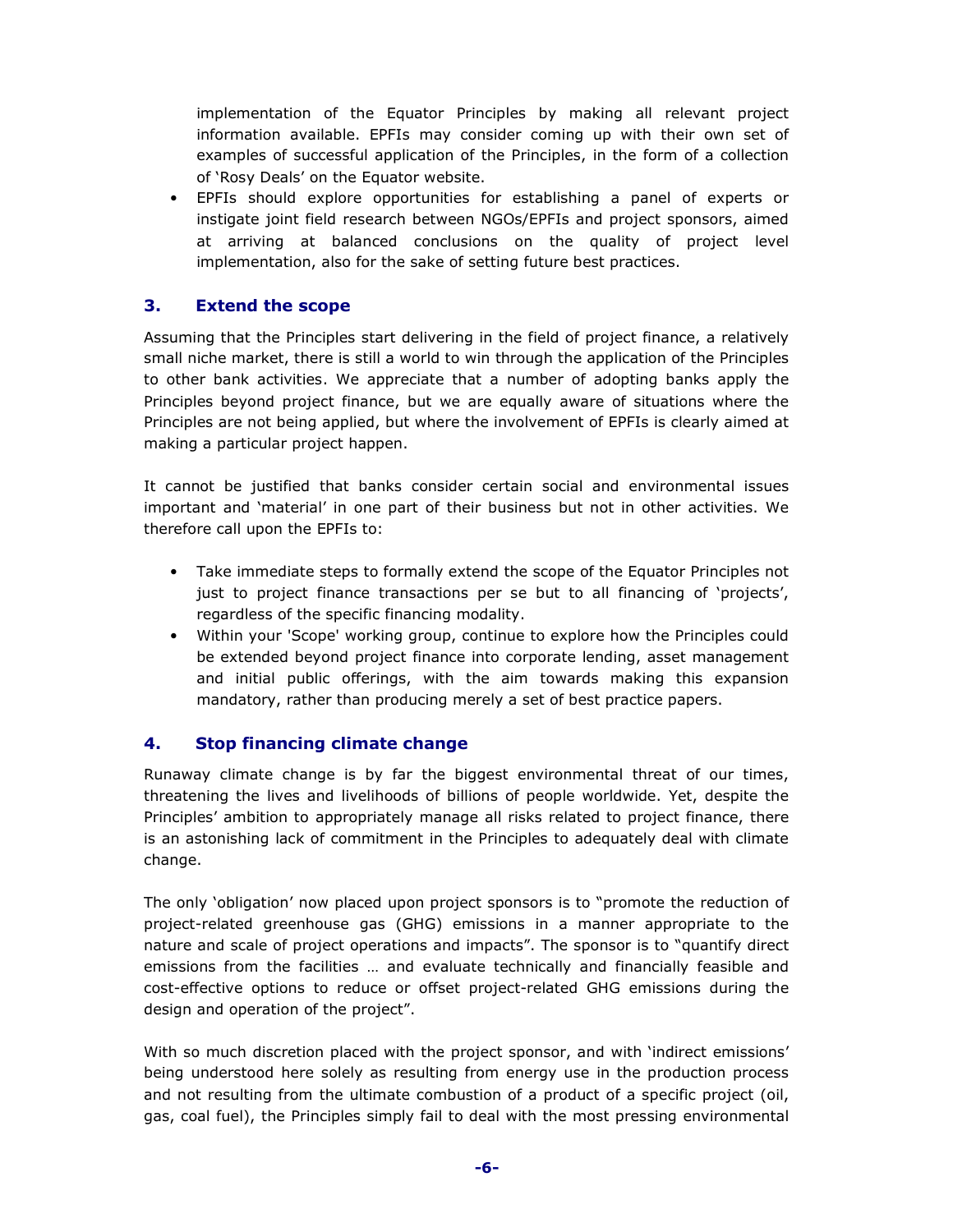threat of our times. Nothing prevents adopting banks from financing massive fossil fuel exploration and exploitation projects that will lead to billions of tons of greenhouse gases being released into the atmosphere. In fact, some of the most controversial projects still receiving finance with explicit reference to the Principles are precisely large scale oil and gas projects and coal fired power plants which have a huge negative impact on climate change.

We consider this situation simply unacceptable. We therefore call on EPFIs to: $2$ 

- Change the Principles so that they include the climate impact of proposed projects as an integral part of all risk assessments. Commit to a process of continuously tightening the conditions for financing under the Principles, if required, to meet the challenges posed by an unfolding climate crisis.
- Include additional principles that categorically exclude the financing of, at minimum, all new coal, oil and gas extraction and delivery projects and all new coal-fired power plants.
- Commit to develop workable instruments for measuring financed emissions, and adopt reduction targets for each bank. Provide a stringent timeline for this. The current emphasis on quantifying and disclosing, and monitoring and reporting project-specific GHG emissions neglects the need to seek net reductions in GHG emissions at both the project and corporate levels.
- Articulate a set of stringent climate best practices in each sector and stipulate that meeting these will be a prerequisite for obtaining finance. These standards should tighten over time (continuous improvement).
- For each sector, list negative practices that will automatically lead to the exclusion from any finance from EPFIs.
- Require that project sponsors continuously upgrade their already existing facilities in order to lower the climate impact; provide ongoing financial support for such revisions.

We look forward to hearing from you what you commit to do to revive the spirit of 2003 and turn the Principles once more into a groundbreaking sustainability initiative. We count on bold steps forward.

# **This call is endorsed by the following groups and networks:**

#### **International**

 $\overline{a}$ 

 BankTrack, Johan Frijns Asia Pacific Research Network, Maria Theresa N. Lauron Central-Eastern European Bankwatch Network, Mark Fodor ECA Watch Europe, Deborah Lambert Perez Friends of the Earth Europe, Paul de Clerck\* Greenpeace International, Wendel Trio NGO Forum on the ADB, Red Constantino

<sup>&</sup>lt;sup>2</sup> See also the BankTrack position paper on banks and climate change `A challenging climate'; what banks should do to combat climate change'

http://www.banktrack.org/download/a\_challenging\_climate\_2\_0\_what\_banks\_must\_do\_to\_combat\_climate \_change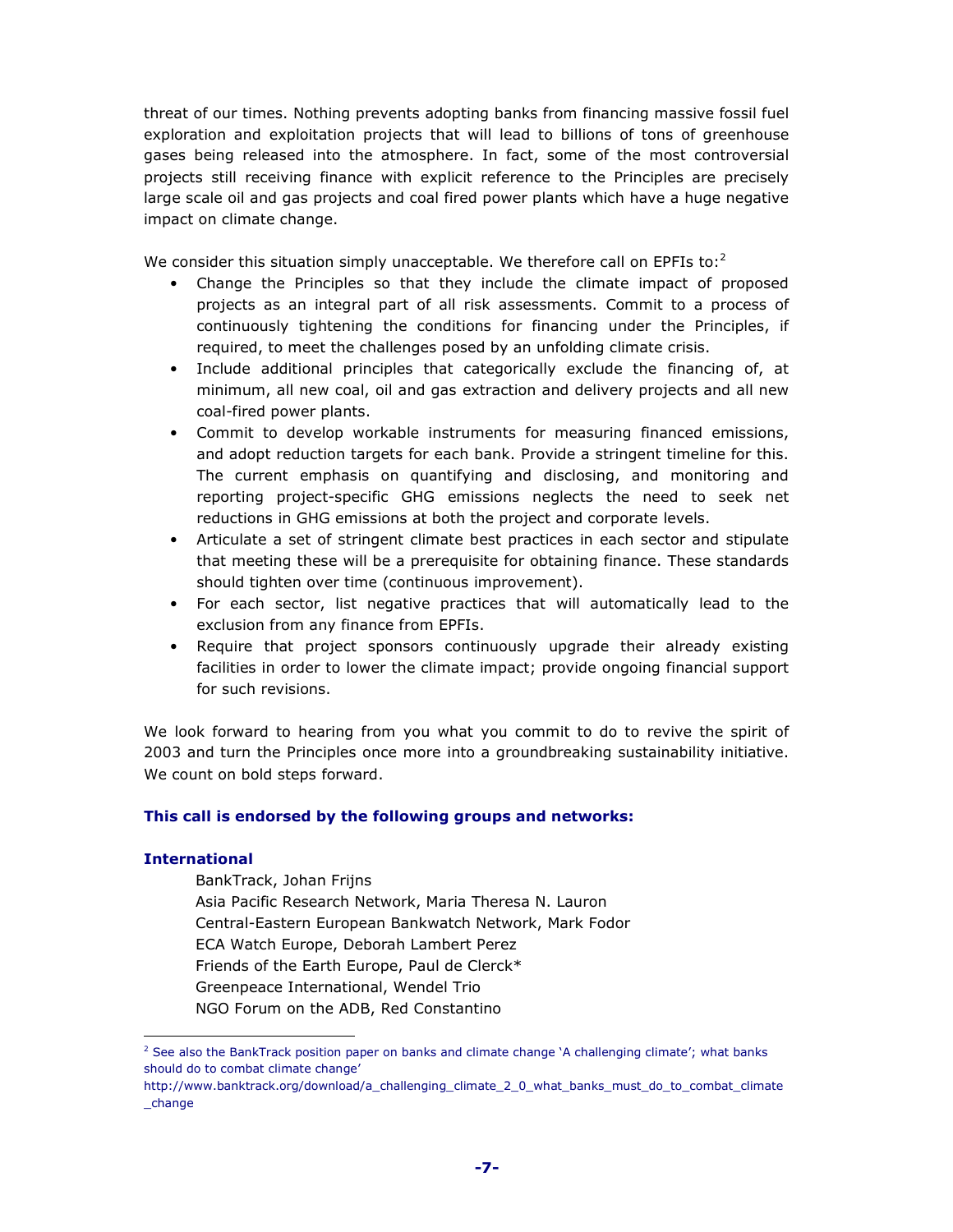# **Argentina**

 Centro de Derechos Humanos y Ambiente (CEDHA), Romina Picolotti Sustainable Solutions, Jorge Daniel Taillant\*

#### **Australia**

 Conservation Council of Western Australia, Natalie Lowrey Jubilee Australia, Luke Fletcher Mineral Policy Institute, Charles Roche\* The Wilderness Society, Paul Oosting\*

### **Austria**

 Attac Austria, Michael Vasold ECA Watch Austria, Thomas Wenidoppler\*

# **Belgium**

Netwerk Vlaanderen, Luc Weyn\*

#### **Benin**

African Network for Environment and Economic Justice (ANEEJ), David Ugolor

#### **Brazil**

Amigos da Terra Amazonia Brasileira, Roland Widmer\*

# **China**

 BCF, leiqi Green Watershed, Yu Xiaogang\* UIC Environment & Development Center, Paul Wong 青年纵横研究发展中心, 贺琼

# **Ecuador**

COICA, Juan

#### **France**

 WWF France, Julia Haake Les Amis de la Terre, Yann Louvel\*

#### **Gabon**

Brainforest, Marc Ona Essangui

## **Germany**

 Institute for Ecology and Action Anthropology (INFOE), Sabine Schielmann Urgewald, Heffa Schucking\*

CounterCurrent/Gegenstroemung, Heike Drillisch\*

# **Hong Kong**

 China Labor Research Center, Kalen Hua Globalization Monitor, Kevin Li

# **India**

National Forum of Forest People & Forest Workers, Souparna Lahiri\*

#### **Italy**

Campagna per la Riforma della Banca Mondiale (CRBM), Antonio Tricarico\*

# **Japan**

 A SEED JAPAN, Kazuyuki Tsuchiya Friends of the Earth Japan, Eri Watanabe\* JACSES, Yuki Tanabe

#### **Myanmar**

Arakan Oil Watch, Jockai

#### **Nepal**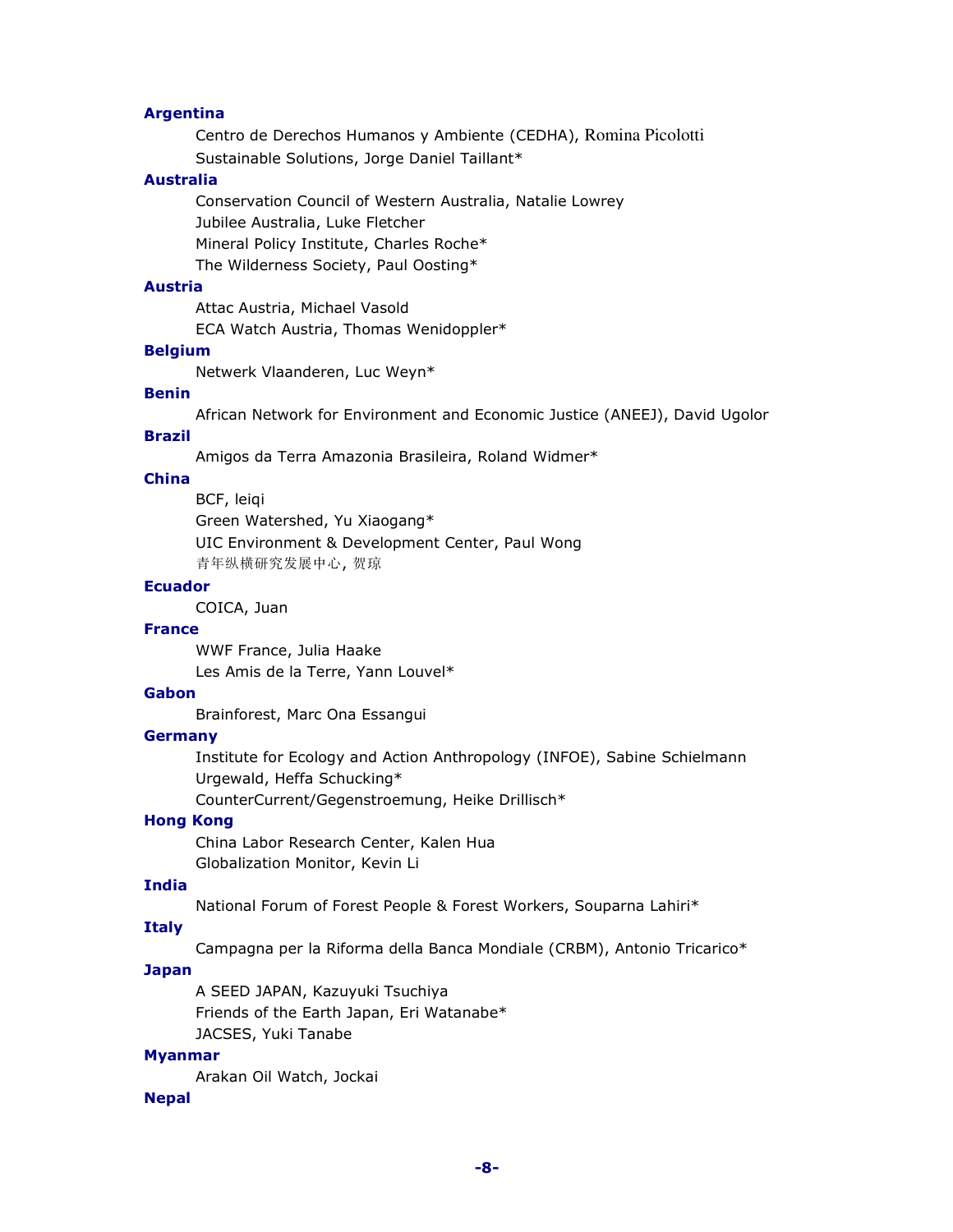Himalayan & Peninsular Hydro-Ecological Network, Anuj Sitoula Water & Energy Users' Federation-Nepal (WAFED), Ratan Bhandari

#### **Netherlands**

 Bothends, Wiert Wiertsema India Committee of the Netherlands, Gerard Oonk Milieudefensie, Jens Nielsen\* Oxfam Novib, Peter Ras SOMO, Maaike Kokke\* WISE, Peer de rijk\*

#### **Norway**

FIVAS , Andrew Preston

# **Pakistan**

Pakistan Fisherfolk Forum, Saeed Baloch

#### **Philippines**

Kalikasan People's Network for the Environment, Clemente G. Bautista Jr.

#### **South Africa**

CIVICUS: World Alliance for Citizen Participation, Ingrid Srinath

#### **Spain**

 Ecologistas en Acción, Tom Kucharz Economistas sin Fronteras, Eva Pardo FETS, Jordi Marí Fundación IPADE, Cecilia Carballo de la Riva Greenpeace Spain, Mabel Bustelo Justícia i Pau, Eulàlia Reguant Observatorio RSC, Orencio Vázquez Observatorio de la Deuda en la Globalización (ODG), Jesús Carrión ProyectoFiare, Pedro Manuel Sasia Setem, Annie Yumi Joh\*

#### **Switzerland**

Berne Declaration, Andreas Missbach\*

## **Thailand**

Focus on the Global South, Nicola Bullard

#### **United Kingdom**

 Forest Peoples Programme, Tom Griffiths Global Witness, Anthea Lawson\* Jubilee Scotland, James Picardo People and Planet, Ian Leggett Platform, Mel Evans\* Scottish Education and Action for Development, SEAD, Jeni Mackay Tax Justice Network, John Christensen The Corner House, Nick Hildyard\*

World Development Movement, Julian Oram

# **United States**

 Amazonwatch, Christian Poirier\* Bank Information Center, Said Yakhyoev Center for International Environmental Law, Kris Genovese Crude Accountability, Michelle Kinman